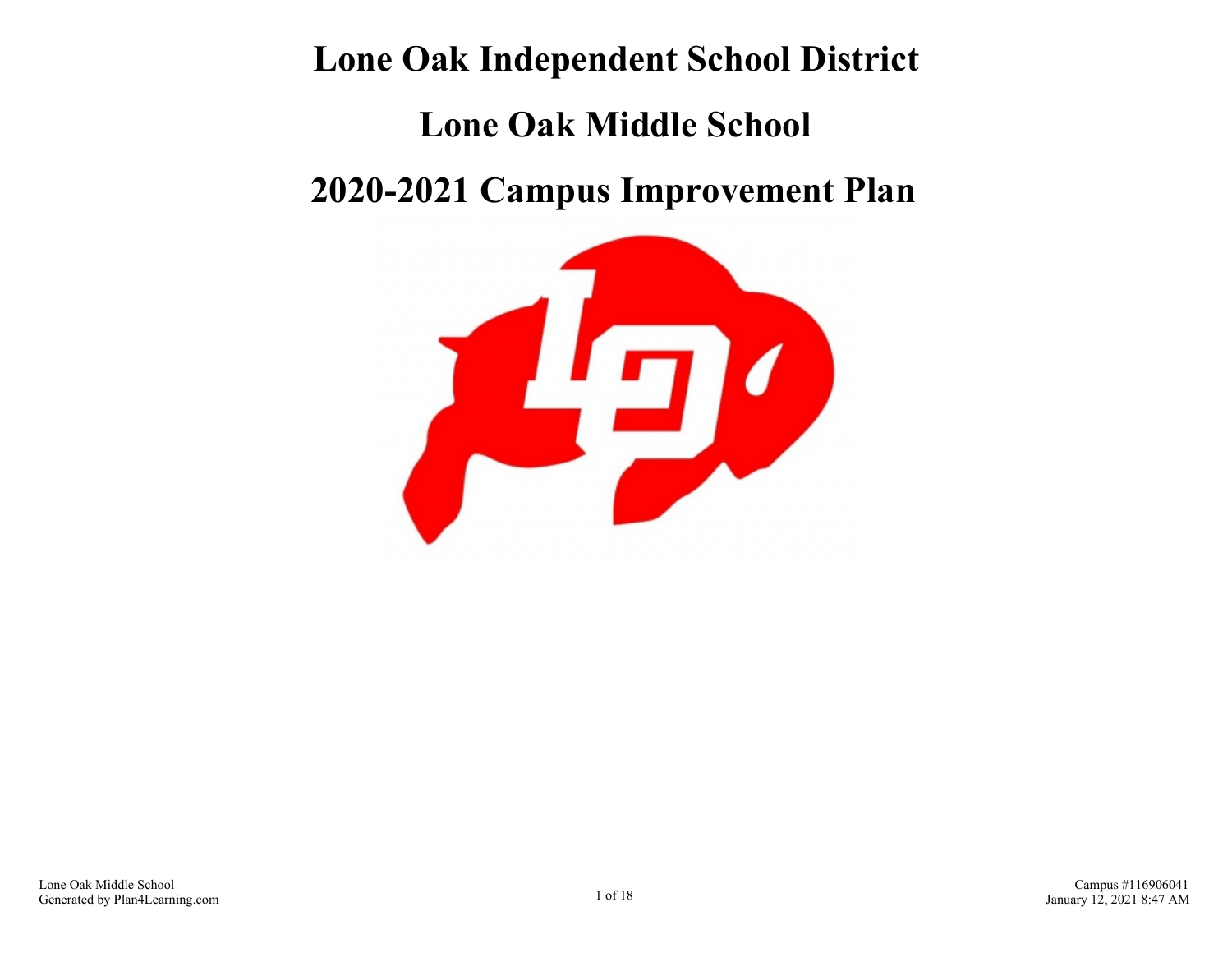# **Mission Statement**

The Lone Oak Independent School District believes that all children can learn. Our mission is to create a supportive learning environment that nurtures positive self-esteem and physical well-being while enabling students to reach their fullest academic and social potential. The district accepts the responsibilities for preparing students to be productive citizens and lifelong learners in our changing world.

# **Vision**

Lone Oak Middle School will maximize student learning in an environment of high expectations.

# **Core Beliefs**

Enhance intellectual abilities in all academic areas.

Challenge students to be creative, curious, high-level independent thinkers who are committed to the process of learning.

Develop a student's sense of integrity, responsibility, honesty, leadership and service to community.

Embrace respect for all and celebrate individual and group successes.

Promote participation in co-curricular and extra-curricular activities and programs.

Provide a dedicated faculty and staff who will guide and prepare the students for future academic challenges in a safe, secure, clean, orderly environment.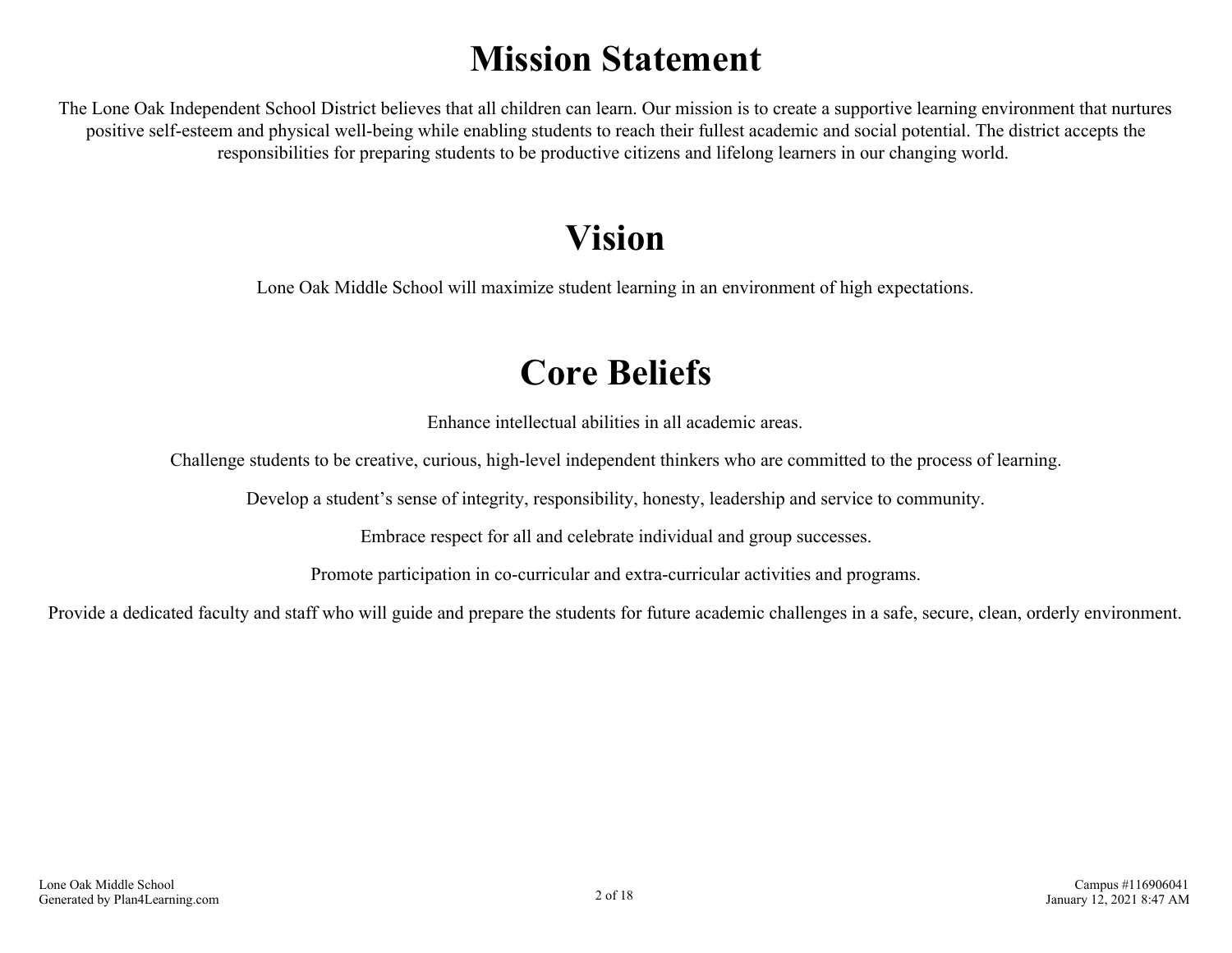### **Table of Contents**

| Comprehensive Needs Assessment                                                                                       |    |
|----------------------------------------------------------------------------------------------------------------------|----|
| Demographics                                                                                                         |    |
| <b>Student Learning</b>                                                                                              |    |
| School Processes & Programs                                                                                          |    |
| Perceptions                                                                                                          | 8  |
| <b>Priority Problem Statements</b>                                                                                   |    |
| Comprehensive Needs Assessment Data Documentation                                                                    | 10 |
| Goals                                                                                                                | 11 |
| Goal 1: Lone Oak ISD will provide innovative instruction to all students based on solid research and best practices. | 11 |
| Goal 2: Lone Oak ISD will ensure all campuses are served by highly trained and competent principals and teachers.    | 13 |
| Goal 3: Lone Oak ISD will work with community stakeholders and be accountable to the public for its results.         | 14 |
| Goal 4: Lone Oak ISD will provide a learning environment that is safe and drug free.                                 | 15 |
| Addendums                                                                                                            | 17 |
|                                                                                                                      |    |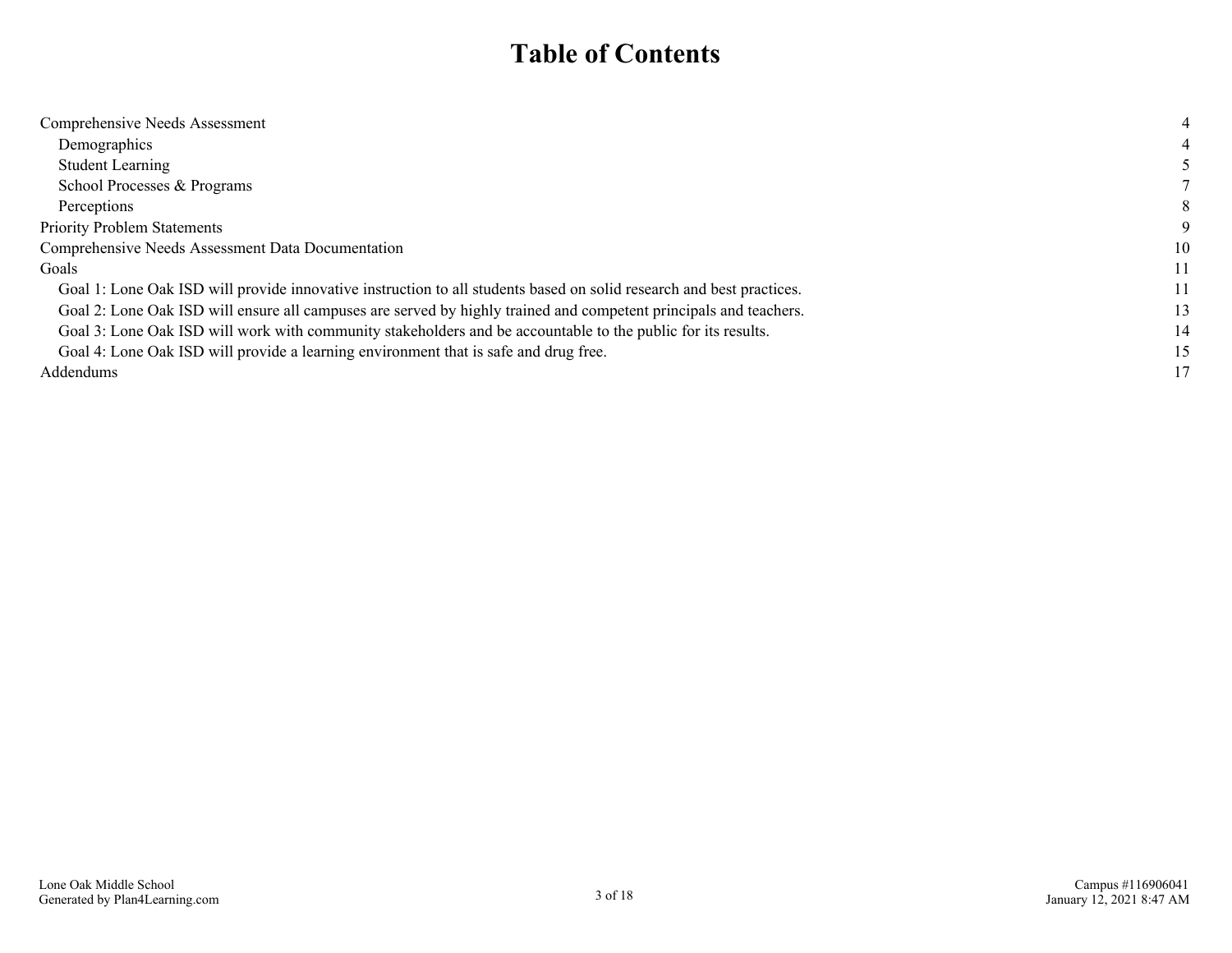# **Comprehensive Needs Assessment**

### <span id="page-3-0"></span>**Demographics**

#### **Demographics Summary**

- Small rural community with similar cultures
- Minimal language barriers
- $\bullet$  High expectations held by the community (3% EL)
- All teachers and paraprofessionals are highly qualified
- High percentage of teachers are special ed. certified
- Fairly small staff to student ratio
- High special education  $(18%)$  and 504  $(17%)$  population
- Growing number of students with dyslexia  $(11\%)$
- Almost half of our students qualify for free/reduced lunch (43%)

#### **Demographics Strengths**

- Small community with similar cultures
- Minimal language barriers
- High expectations held by the community
- All teachers and paraprofessionals are highly qualified
- High percentage of teachers are special ed. certified
- Small staff to student ratio

#### **Problem Statements Identifying Demographics Needs**

**Problem Statement 1 (Prioritized):** We have a high population of white, economically disadvantaged, Special Education Students and they struggle to meet the targets on STAAR. The targets are based on the state's majority of population, not based on our population which is very different than the state average. **Root Cause:** They were previously successful on STAAR modified, but that version is no longer offered. Due to their disabilities and functioning below grade level, they have a very difficult time taking regular STAAR which is on grade level.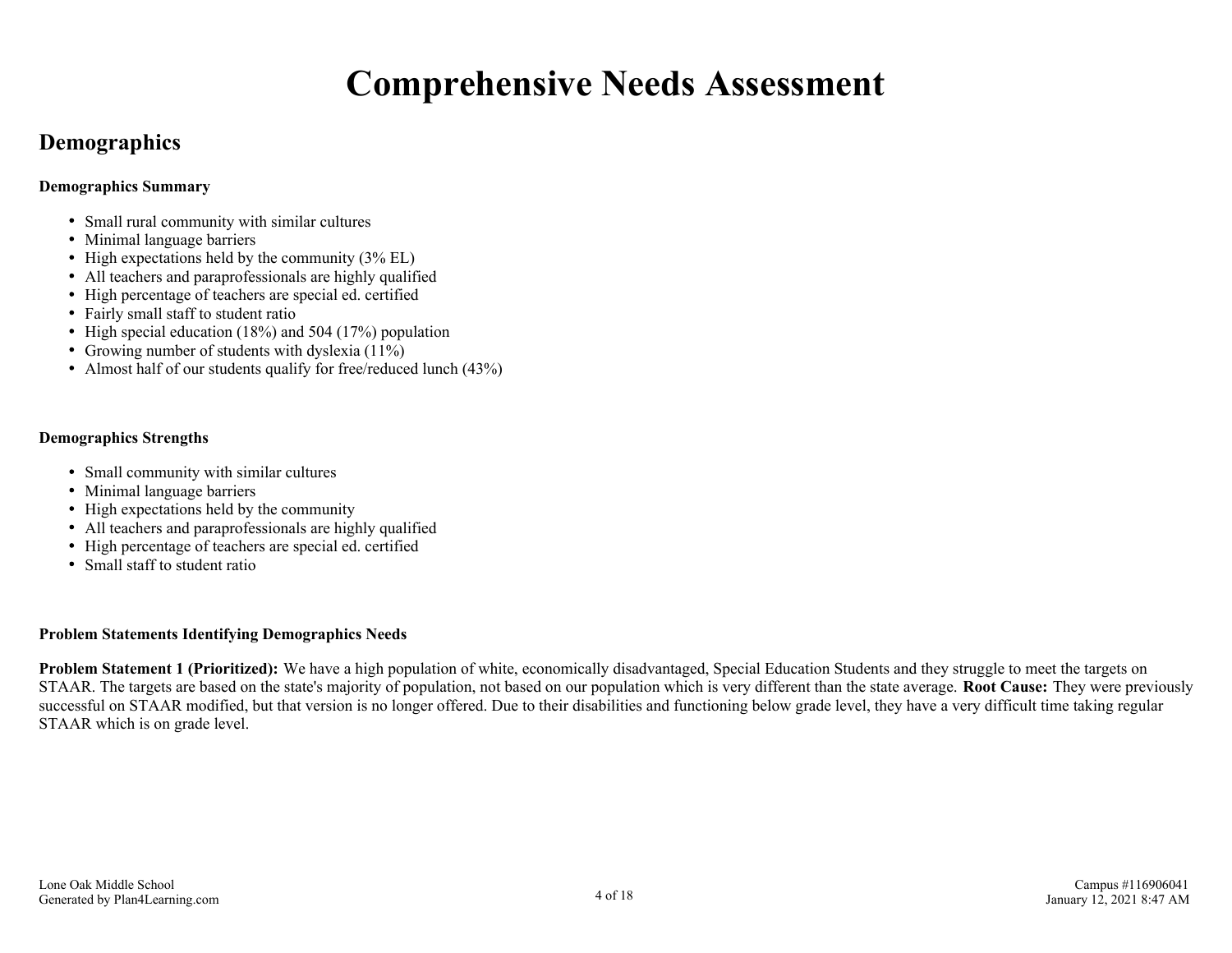### <span id="page-4-0"></span>**Student Learning**

#### **Student Learning Summary**

- Overall STAAR performance: LOMS is 5% above the state passing average, and almost exactly equal to the state average for Meets and Masters grade level.
- All students that have taken the Algebra EOC here at the MS have either reached the Meets or Master's Grade level.
- Students take MAP Reading & Math benchmarks 3 times a year, as well as the STAAR interim assessments in the Fall & Spring.

#### **Student Learning Strengths**

- Lone Oak Middle School was rated a B (Recognized performance) overall.
- 100% of Algebra 1 students passed the STAAR EOC, and 81% met the Level 3 Master's grade level.

| Test admin grade          | Reading<br>approaches |    | <b>Reading Reading</b> | Math<br><b>Meets</b> Masters Approaches Meets Masters | Math | Math            |
|---------------------------|-----------------------|----|------------------------|-------------------------------------------------------|------|-----------------|
|                           |                       |    |                        |                                                       |      |                 |
| <b>Spring 2017 6</b>      | 76                    | 36 | 17                     | 83                                                    | 44   | 14              |
| S <sub>pring</sub> 2017 7 | 71                    | 46 | $26$ jlj               | 73                                                    | 51   | 24              |
| <b>Spring 2017 8</b>      | 75                    | 46 | 15                     | 75                                                    | 41   | 11              |
| Spring $20186$            | 68                    | 41 | 26                     | 85                                                    | 51   | $\overline{22}$ |
| <b>Spring 2018 7</b>      | 81                    | 51 | 36                     | 83                                                    | 63   | 31              |
| <b>Spring 2018</b> 8      | 80                    | 54 | 25                     | 71                                                    | 21   | 4               |
| Spring $20196$            | 69                    | 39 | 19                     | 87                                                    | 43   | 19              |
| <b>Spring 2019</b> 7      | 80                    | 51 | 31                     | 84                                                    | 67   | 24              |
| <b>Spring 2019 8</b>      | 84                    |    | 26                     | 82                                                    | 42   |                 |

| <b>Test</b><br><b>Admin</b> | grade | Writing<br><b>Approaches</b> | Writing<br><b>Meets</b> | Writing<br><b>Masters</b> |
|-----------------------------|-------|------------------------------|-------------------------|---------------------------|
| <b>Spring</b><br>2017       |       | 66                           | 39                      | 10                        |
| Spring<br>2018              |       | 73.                          | 48                      | 8                         |
| <b>Spring</b><br>2019       |       | 73                           | 37                      |                           |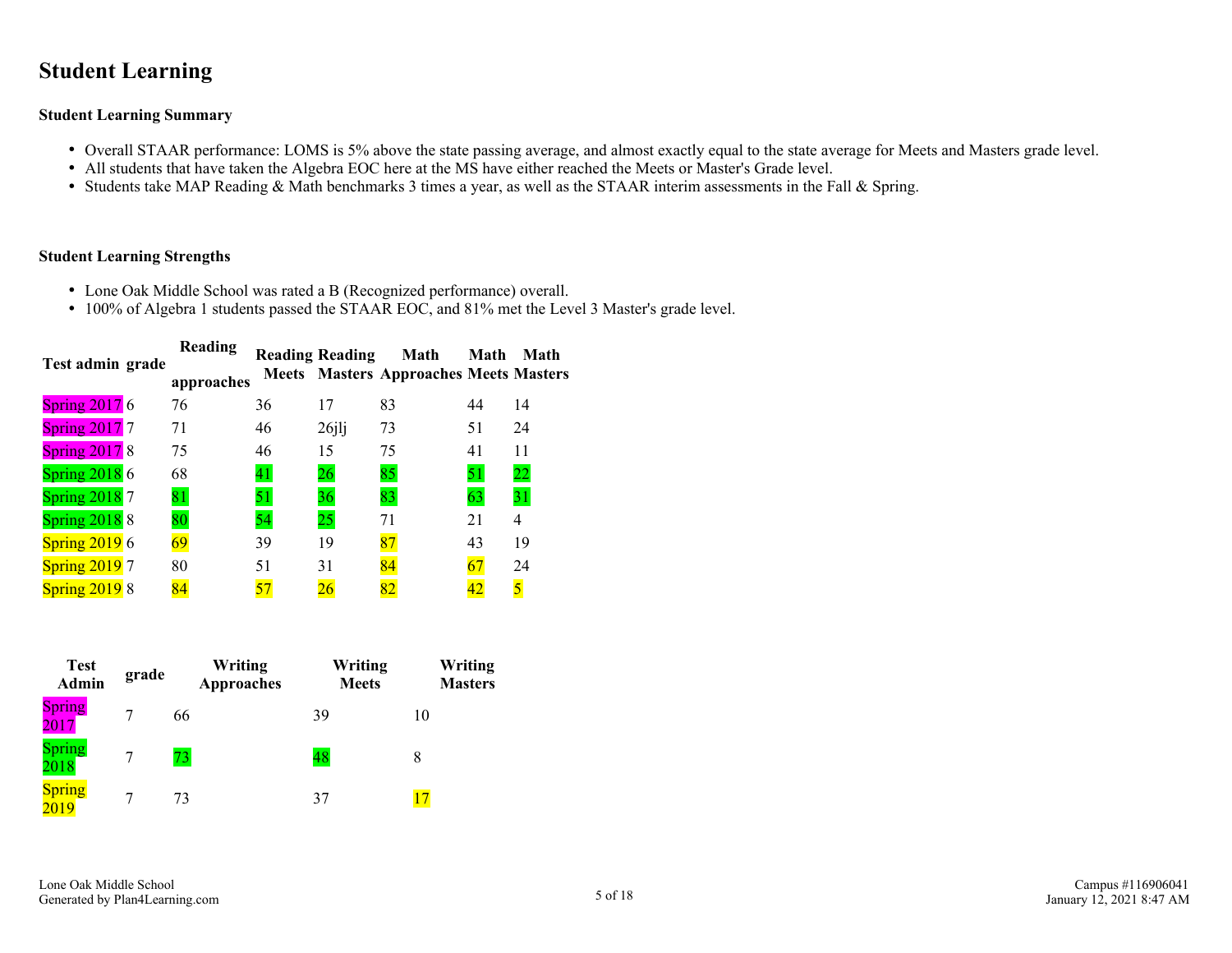| <b>Test</b><br>Admin  | grade |       | <b>Science</b><br><b>Approaches Meets Masters</b> | <b>Science Science</b>       |     | Social<br><b>Studies</b><br><b>Approaches Meets Masters</b> | Social                    | Social<br><b>Studies Studies</b> |
|-----------------------|-------|-------|---------------------------------------------------|------------------------------|-----|-------------------------------------------------------------|---------------------------|----------------------------------|
| <b>Spring</b><br>2017 | 8     | 59    |                                                   | 29                           | 9   | 46                                                          | 10                        | 5                                |
| <b>Spring</b><br>2018 | 8     | 75    |                                                   | 49                           | 25  | 53                                                          | 20                        | 3                                |
| <b>Spring</b><br>2019 | 8     | 80    |                                                   | 45                           | 15  | 66                                                          | 30                        | 14                               |
| <b>Test</b><br>Admin  |       | grade |                                                   | Algebra<br><b>Approaches</b> |     | Algebra<br><b>Meets</b>                                     | Algebra<br><b>Masters</b> |                                  |
| <b>Spring</b><br>2017 | 8     |       | 100                                               |                              | 100 |                                                             | 92                        |                                  |
| <b>Spring</b><br>2018 | 8     |       | 100                                               |                              | 100 |                                                             | 100                       |                                  |
| <b>Spring</b><br>2019 | 8     |       | 100                                               |                              | 100 |                                                             | 81                        |                                  |

Highlights in green indicate increases in scores from 2017 to 2018; Highlights in Yellow indicate increase from 2018 to 2019. There was no STAAR data for 2019-2020 due to the cancellation of testing during COVID-19 Quarantine.

Our campus changed the Tech Apps Teaching position to a math intervention teaching position so that we could provide more daily math intervention to students. We also have a full-time Reading Intervention teacher to pull students that exhibit reading difficulties or need dyslexia services.

#### **Problem Statements Identifying Student Learning Needs**

**Problem Statement 1 (Prioritized):** 51% of our white subpopulation of students reached meets grade level on STAAR Reading but the target is 60%. 61% of white students showed growth in Reading but the target is 69%; 63% of white students showed growth in math, but the target is 74%. **Root Cause:** The targets are increasing and we had a need for more interventionists at the Middle School. We believe that scores would have increased last year. However, STAAR testing didn't occur due to the COVID-19 Pandemic, so we are unable to change these until we have the data to prove it.

**Problem Statement 2 (Prioritized):** 56% of our economically disadvantaged students showed growth in Reading but the target is 64%; 66% of economically disadvantaged students made progress in math, but the target is 68%. **Root Cause:** We now have a Reading and Math intervention teacher. Once we have more STAAR data we can update this problem statement.

**Problem Statement 3 (Prioritized):** Only 14% of Special Education students reached the meets grade level standard on STAAR Reading, and the target is 19%; Only 57% of our special education students showed growth in Reading and the target is 59%. **Root Cause:** These students are functioning below grade level and even if they make a full year's progress, it may not be enough to get them up to grade level.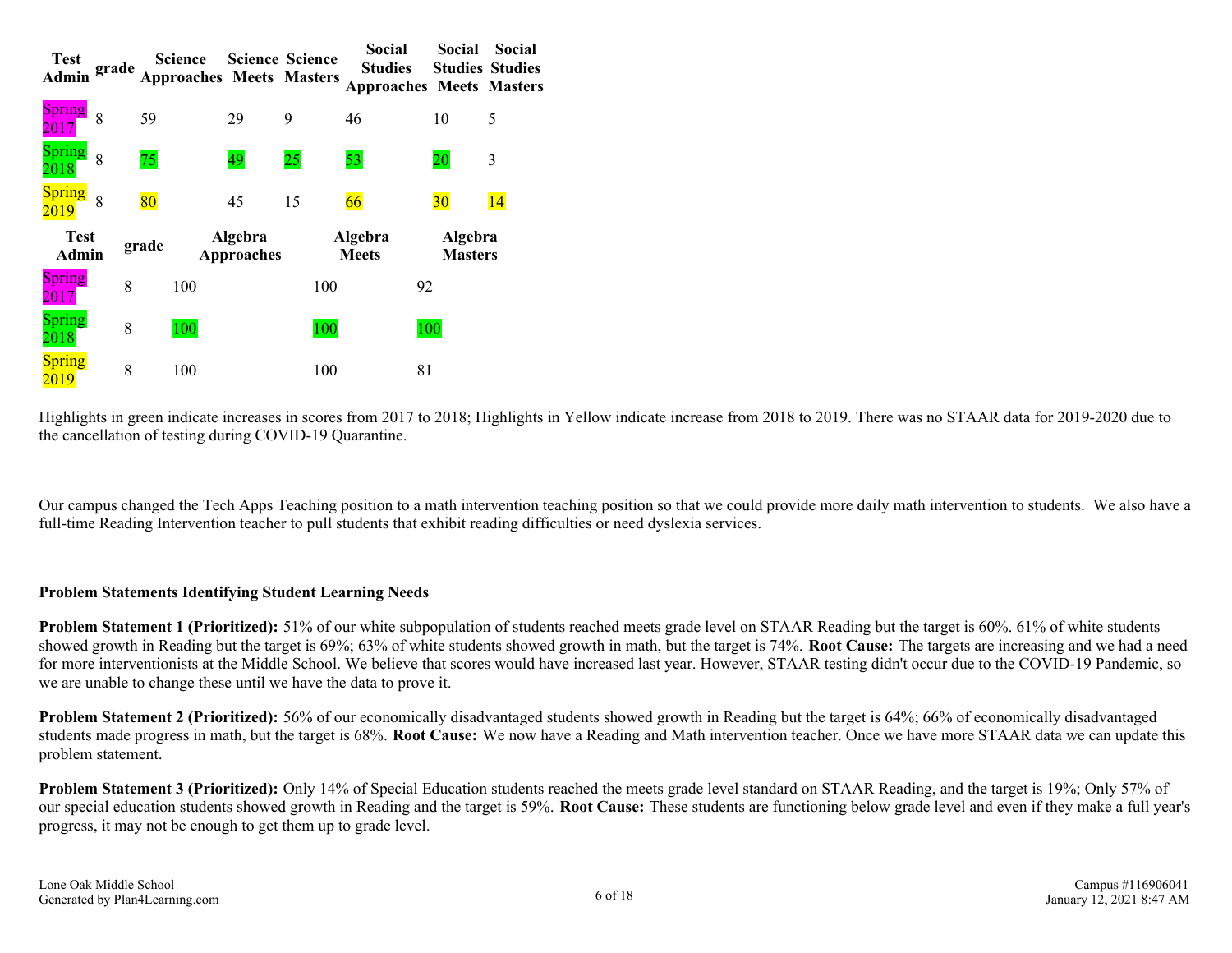### <span id="page-6-0"></span>**School Processes & Programs**

#### **School Processes & Programs Summary**

- Teachers use the TRS Year at a glance scope & sequence and assess students each 6 weeks with the TEKS Resource System Unit Assessments.
- The data from the assessments is uploaded into Eduphoria to analyze progress.
- 7th grade uses the IStation Reading Assessments to fulfill the Texas Middle School Reading Inventory requirement. All grade levels can use it to monitor student reading progress monthly.
- Vertical Content Teams hold PLC meetings once a month on our Friday PD days & Grade Level Teams hold Meetings once a week during Powerhour.
- All students have a Chrome-book to work on various online programs and curriculum.
- Teachers have a Go-guardian account to monitor chromebook activities.
- We send out a monthly SMORE for our staff where they can earn different rewards, do professional development, and build campus culture.
- We hold friendly competitions amongst team members to keep the atmosphere fun for adults too.
- We have a company that does random drug testing for all UIL participants, as well as drug dog searches. These work well as a deterrent.

#### **School Processes & Programs Strengths**

- We have a Reading Pull-out interventionist to work with students that need extra help or dyslexia services.
- Students that did not reach the Meets grade level standard on STAAR, they have Reading Plus or Math Squared attend a daily intervention class.
- We also utilize RTI to identify students that need extra intervention based on their MAP growth assessments. These students attend tutoring with the assigned teacher.
- Every student has a chromebook assigned to them. Chrome-books are utilized for a variety of instructional activities (math, science, reading, etc.)
- We have a daily intervention period for students to study, get tutoring, correct work, or bring up their grade.
- We have Power Hour for students that do not need to attend our homeroom intervention period. They get to go outside for a 30 minute break.
- We have 4 different houses with mixed grade levels to build community within our campus. Each student belongs to a house, and we have fun games and friendly competitions between houses as well as service projects.
- We have a new QUEST class for students that do not need any academic intervention. This is a project-based learning enrichment class, where students are engaged in creative, higher level thinking to push their limits of learning.
- Our district & campus have a family atmosphere with an inclusive culture. The four-day school week is an incentive for teacher retention since our salaries cannot compete with larger nearby districts. This also allows our staff to meet once a month for team building, PLC's, professional development, and RTI meetings. Our district has also provided free lunches to all staff as an incentive for retention.

#### **Problem Statements Identifying School Processes & Programs Needs**

**Problem Statement 1:** Hiring qualified teachers is challenging. **Root Cause:** Nearby districts have a higher pay scale.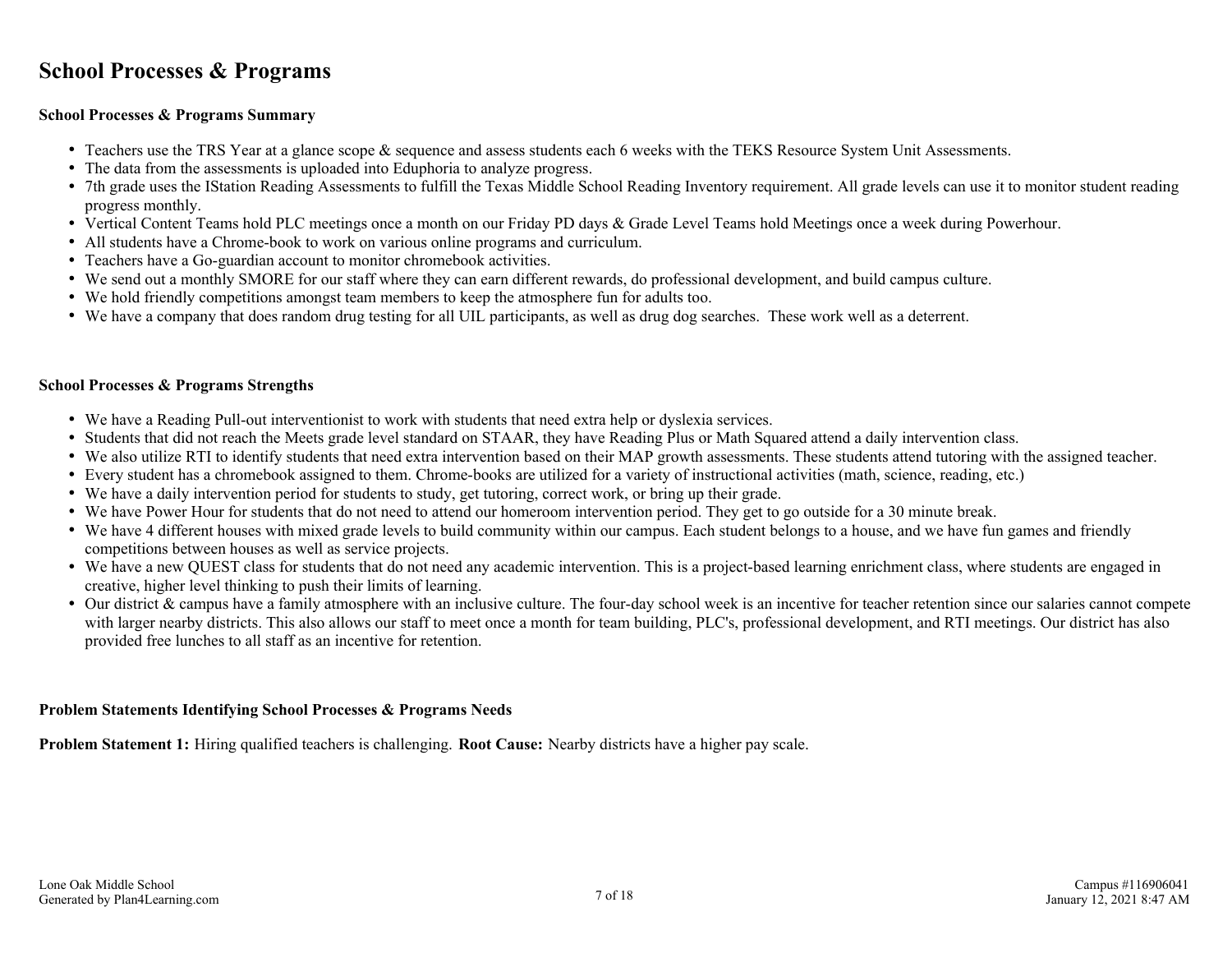### <span id="page-7-0"></span>**Perceptions**

#### **Perceptions Summary**

Lone Oak Middle School faculty and staff share a philosophy of caring for and helping all students succeed in every aspect of their lives.

- Academically- We hold all of our students to high standards, but meet them where they are at.
- Socially-We encourage service learning and problem solving.
- Emotionally- We help our students to grow emotionally while supporting them when needed most.
- Behaviorally- We hold our students accountable for their actions, while teaching them about appropriate choices.

#### **Perceptions Strengths**

- LOMS has been re-designated as a Texas Middle School to Watch twice, with the most recent in the Spring of 2020. We will have to re-designate again three years.
- LOMS Jr. Beta Club is highly valued because we compete in the National Conference every year and have won 1st place several times at both the state and national levels. Four students competed in the National competition virtually in the Spring of 2020.
- Our Robotics team won 6th place at the World Competition in 2018, and 3rd place at Worlds in 2019. Our team won the State Championship in the Spring of 2020, but the World competition was canceled due to the COVID-19 Pandemic.
- Many parents seek out transferring their students to Lone Oak or try to move here because of our reputation of high expectations and performance.
- The LOMS Archery team advanced to the State level Tournament in 2019 and 2020.

#### **Problem Statements Identifying Perceptions Needs**

**Problem Statement 1:** The community focuses on negative publicity. **Root Cause:** It is easy for them to make a Facebook post, and people are much more bold online than in person.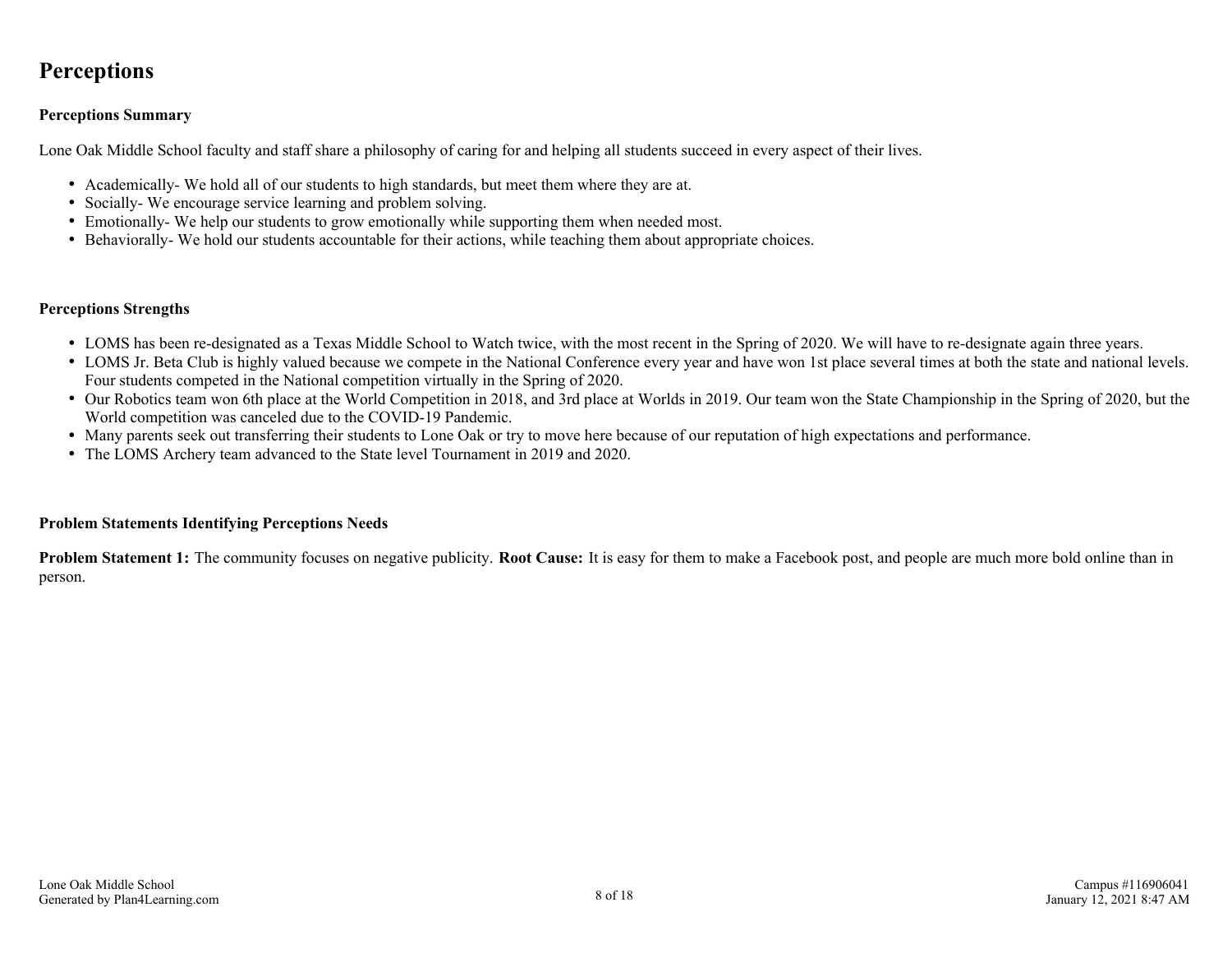# **Priority Problem Statements**

<span id="page-8-0"></span>**Problem Statement 1**: We have a high population of white, economically disadvantaged, Special Education Students and they struggle to meet the targets on STAAR. The targets are based on the state's majority of population, not based on our population which is very different than the state average.

**Root Cause 1**: They were previously successful on STAAR modified, but that version is no longer offered. Due to their disabilities and functioning below grade level, they have a very difficult time taking regular STAAR which is on grade level.

#### **Problem Statement 1 Areas**: Demographics

**Problem Statement 2**: Only 14% of Special Education students reached the meets grade level standard on STAAR Reading, and the target is 19%; Only 57% of our special education students showed growth in Reading and the target is 59%.

**Root Cause 2**: These students are functioning below grade level and even if they make a full year's progress, it may not be enough to get them up to grade level.

**Problem Statement 2 Areas**: Student Learning

**Problem Statement 3**: 51% of our white subpopulation of students reached meets grade level on STAAR Reading but the target is 60% 61% of white students showed growth in Reading but the target is 69%; 63% of white students showed growth in math, but the target is 74%.

Root Cause 3: The targets are increasing and we had a need for more interventionists at the Middle School. We believe that scores would have increased last year. However, STAAR testing didn't occur due to the COVID-19 Pandemic, so we are unable to change these until we have the data to prove it.

#### **Problem Statement 3 Areas**: Student Learning

**Problem Statement 4**: 56% of our economically disadvantaged students showed growth in Reading but the target is 64%; 66% of economically disadvantaged students made progress in math, but the target is 68%.

**Root Cause 4**: We now have a Reading and Math intervention teacher. Once we have more STAAR data we can update this problem statement.

**Problem Statement 4 Areas**: Student Learning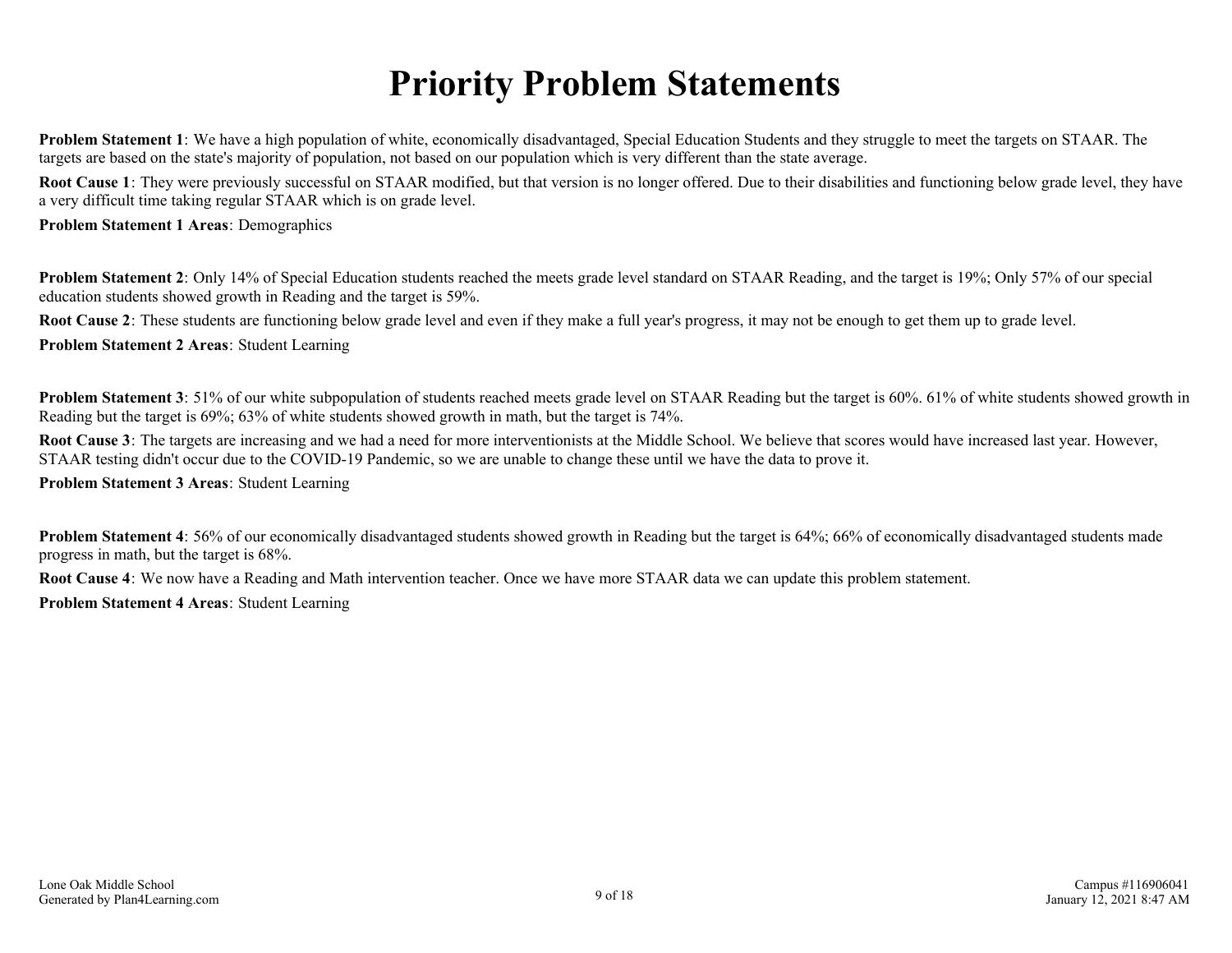# **Comprehensive Needs Assessment Data Documentation**

<span id="page-9-0"></span>The following data were used to verify the comprehensive needs assessment analysis:

#### **Improvement Planning Data**

• District goals

#### **Accountability Data**

- Texas Academic Performance Report (TAPR) data
- Student Achievement Domain
- Student Progress Domain
- Closing the Gaps Domain
- Effective Schools Framework data
- Comprehensive, Targeted, and/or Additional Targeted Support Identification data
- Accountability Distinction Designations
- Federal Report Card Data

#### **Student Data: Assessments**

- STAAR End-of-Course current and longitudinal results, including all versions
- Student Success Initiative (SSI) data for Grades 5 and 8
- SSI: Istation Indicators of Progress (ISIP) accelerated reading assessment data for Grades 3-5 (TEA approved statewide license)
- Local benchmark or common assessments data

#### **Student Data: Student Groups**

- Special education/non-special education population including discipline, progress and participation data
- At-risk/non-at-risk population including performance, progress, discipline, attendance, and mobility data
- STEM/STEAM data
- Dyslexia Data
- Response to Intervention (RtI) student achievement data

#### **Student Data: Behavior and Other Indicators**

Class size averages by grade and subject

#### **Employee Data**

- State certified and high quality staff data
- Campus leadership data
- Campus department and/or faculty meeting discussions and data
- Professional development needs assessment data
- Evaluation(s) of professional development implementation and impact
- T-PESS data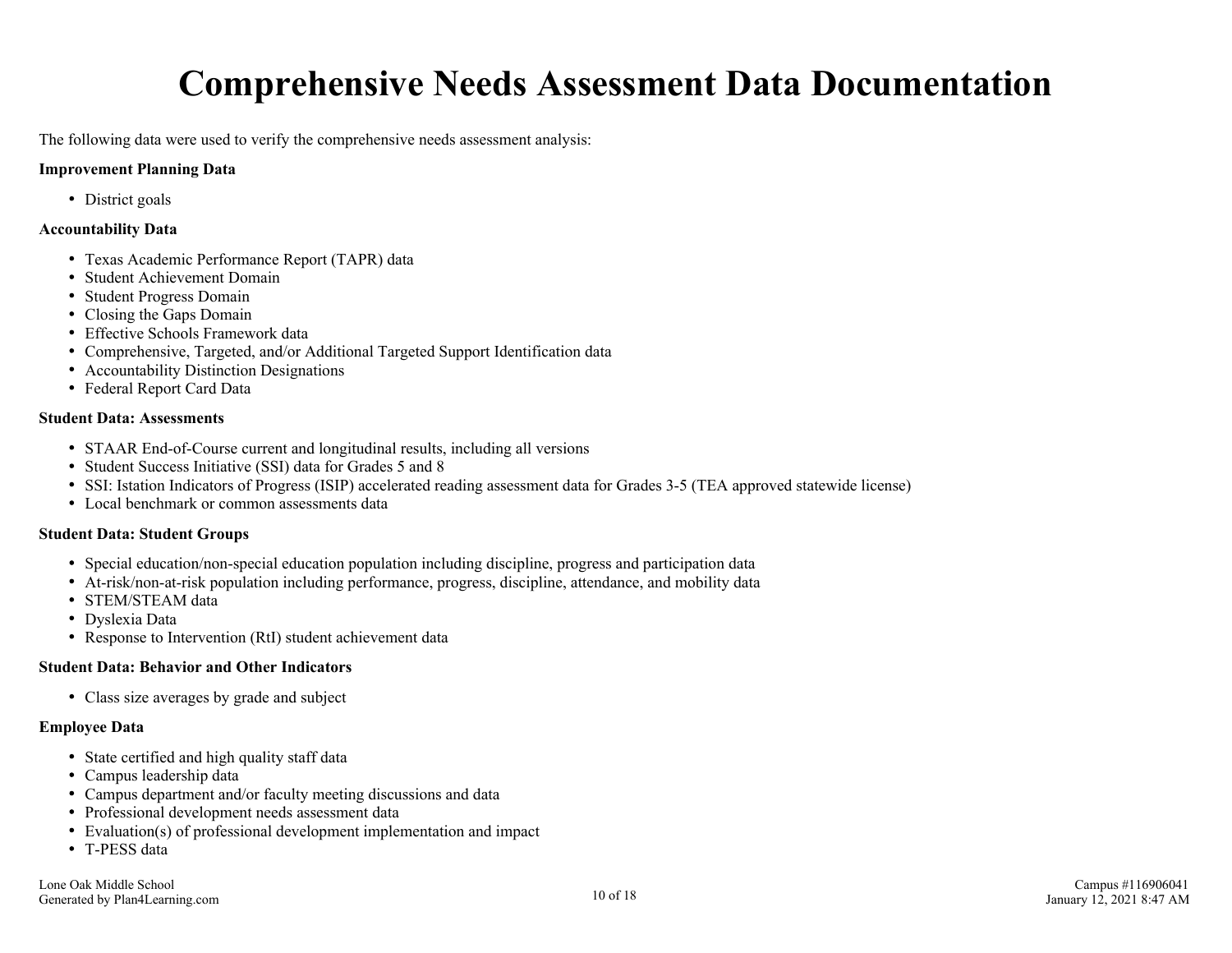### **Goals**

<span id="page-10-0"></span>**Goal 1:** Lone Oak ISD will provide innovative instruction to all students based on solid research and best practices.

**Performance Objective 1:** All LOISD student groups taking the STAAR assessments will meet or exceed the state targets. All students will achieve academic growth.

**Evaluation Data Sources:** STAAR test data; MAP Growth data; Interim test data

| <b>Strategy 1:</b> All students will take the MAP Growth tests 3 times this school year to check for progress/growth.                                                              | <b>Reviews</b> |      |     |                  |
|------------------------------------------------------------------------------------------------------------------------------------------------------------------------------------|----------------|------|-----|------------------|
| Strategy's Expected Result/Impact: All students will make growth.                                                                                                                  | Formative      |      |     | <b>Summative</b> |
| Staff Responsible for Monitoring: Principal, Teachers, RTI team                                                                                                                    | <b>Nov</b>     | Jan. | Mar | June             |
| Title I Schoolwide Elements: 2.4 - TEA Priorities: Build a foundation of reading and math - ESF Levers: Lever 5:  <br><b>Effective Instruction - Results Driven Accountability</b> | 50%            |      |     |                  |
| Continue/Modify<br>Accomplished<br><b>OW</b> No Progress<br>100%                                                                                                                   | Discontinue    |      |     |                  |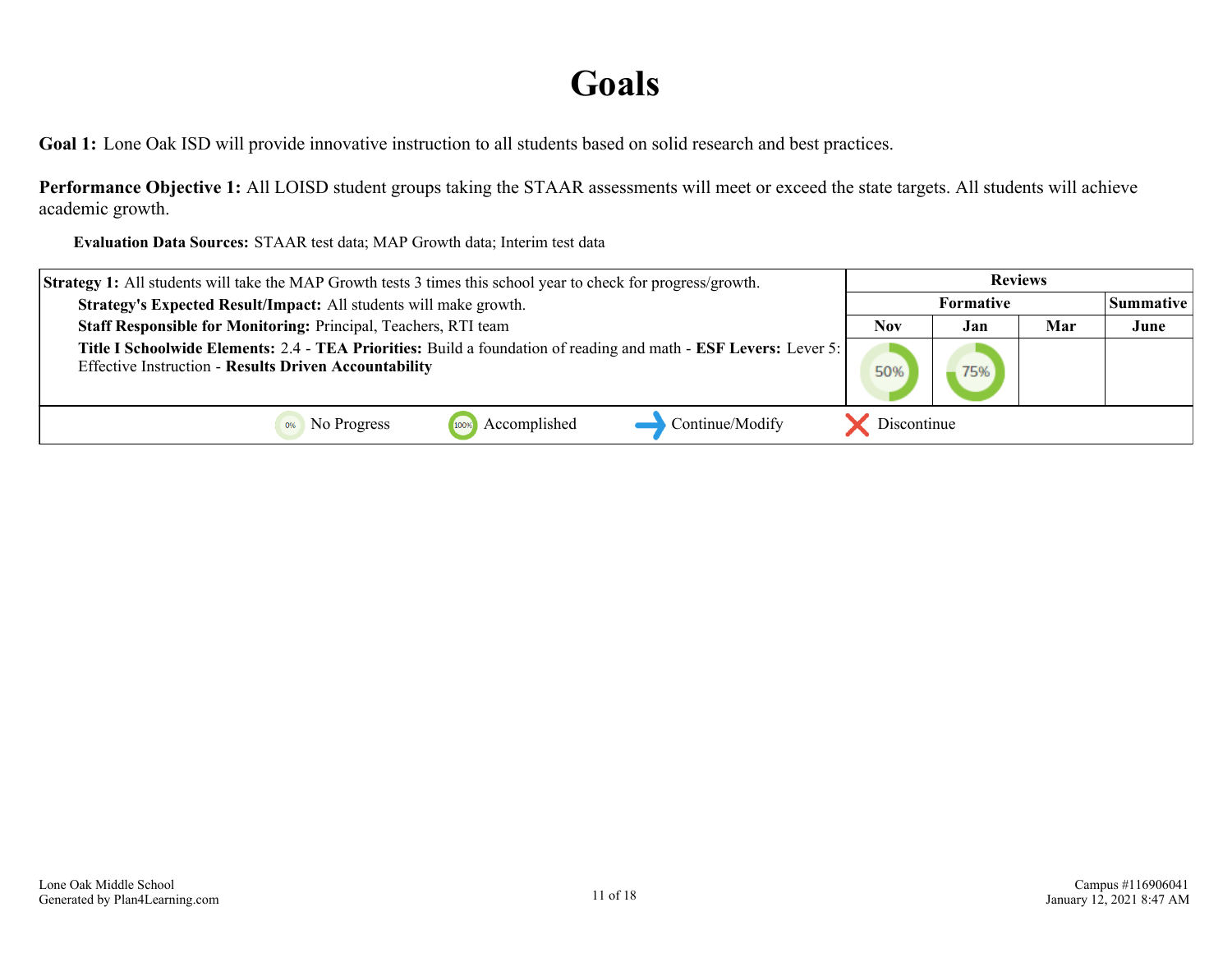**Goal 1:** Lone Oak ISD will provide innovative instruction to all students based on solid research and best practices.

**Performance Objective 2:** Increase achievement across all student groups in Reading/Math/Writing/Social Studies/Science STAAR scores

**Evaluation Data Sources:** Texas Academic Performance Reporting (TAPR) document, STAAR Performance Data Tables

| <b>Strategy 1:</b> Utilize the MAP growth data and interim assessments to target instruction for every student.                                                                                                       |             | <b>Reviews</b>   |     |      |
|-----------------------------------------------------------------------------------------------------------------------------------------------------------------------------------------------------------------------|-------------|------------------|-----|------|
|                                                                                                                                                                                                                       |             | <b>Summative</b> |     |      |
| Adjust the Pull-out Math/Reading schedule as needed based on students' results.                                                                                                                                       | <b>Nov</b>  | Jan              | Mar | June |
| Provide tutoring during PowerHour, before school, & after school.<br>Strategy's Expected Result/Impact: Increase STAAR scores in every subject to 60% at Meets/Masters grade level<br>on STAAR.                       | 50%         |                  |     |      |
| Staff Responsible for Monitoring: Principal, teachers, Interventionist teachers, RTI team                                                                                                                             |             |                  |     |      |
| Title I Schoolwide Elements: 2.4, 2.5, 2.6 - TEA Priorities: Build a foundation of reading and math - ESF Levers:<br>Lever 4: High-Quality Curriculum, Lever 5: Effective Instruction - Results Driven Accountability |             |                  |     |      |
| Accomplished<br>Continue/Modify<br>No Progress                                                                                                                                                                        | Discontinue |                  |     |      |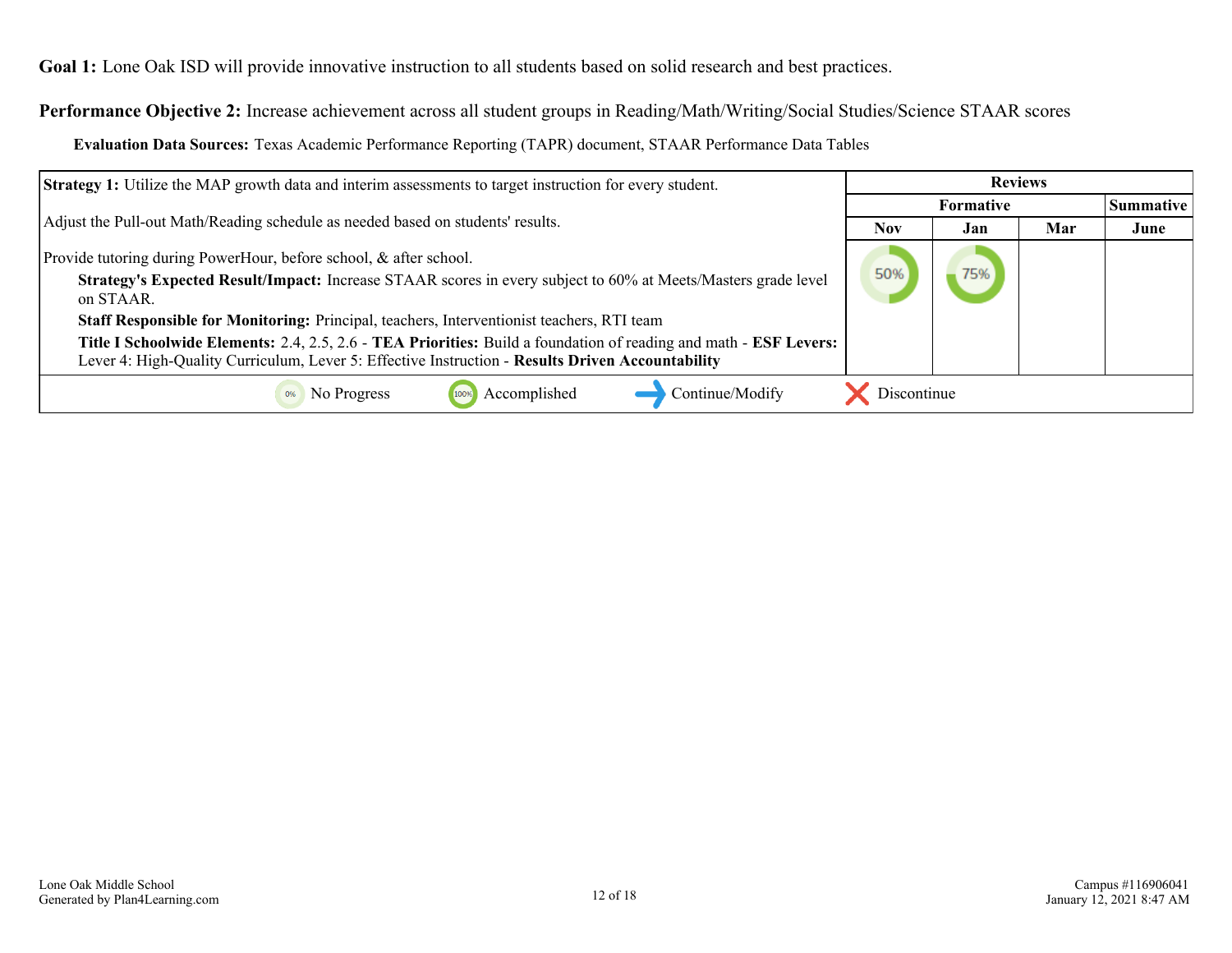<span id="page-12-0"></span>**Goal 2:** Lone Oak ISD will ensure all campuses are served by highly trained and competent principals and teachers.

**Performance Objective 1:** Maintain 100% of highly qualified teachers and instructional paraprofessionals or meet District of Innovation standards for CTE teachers.

#### **Evaluation Data Sources:** TAPR

| <b>Strategy 1:</b> Provide professional development for ESL and special education for teachers that need to gain that | <b>Reviews</b> |           |     |                  |
|-----------------------------------------------------------------------------------------------------------------------|----------------|-----------|-----|------------------|
| certification.                                                                                                        |                | Formative |     | <b>Summative</b> |
| Strategy's Expected Result/Impact: All Reading/Language Arts teachers will have ESL and Sped certification.           | <b>Nov</b>     | Jan       | Mar | June             |
| Staff Responsible for Monitoring: Principal, Special Programs Coordinator/ESL Director                                |                |           |     |                  |
| Title I Schoolwide Elements: 2.4, 2.5, 2.6 - TEA Priorities: Recruit, support, retain teachers and principals - ESF   | 50%            | 60%       |     |                  |
| Levers: Lever 2: Effective, Well-Supported Teachers                                                                   |                |           |     |                  |
| Accomplished<br>Continue/Modify<br>No Progress                                                                        | Discontinue    |           |     |                  |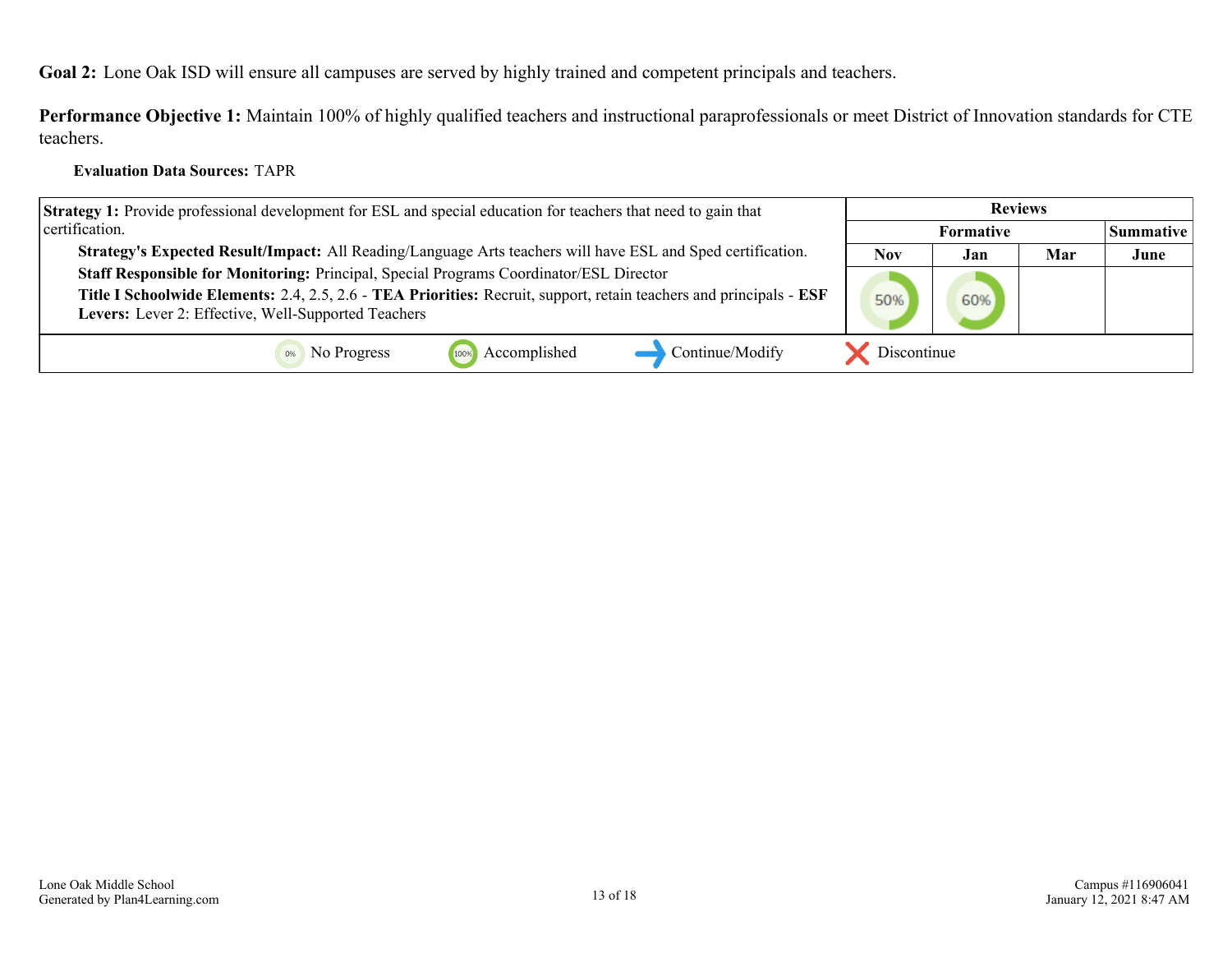<span id="page-13-0"></span>**Goal 3:** Lone Oak ISD will work with community stakeholders and be accountable to the public for its results.

**Performance Objective 1:** Staff will provide ongoing relevant and current information on the district web site and campus web sites to increase communication with the district and local community.

**Evaluation Data Sources:** Hit Count Data for websites Communications from district stakeholders Feedback from constituents at periodic open forums

| Strategy 1: Share campus information on Facebook, Remind 101, and website.                          | <b>Reviews</b> |                  |     |                  |
|-----------------------------------------------------------------------------------------------------|----------------|------------------|-----|------------------|
| Strategy's Expected Result/Impact: Parents will be informed and involved with campus activities.    |                | <b>Formative</b> |     | <b>Summative</b> |
| Staff Responsible for Monitoring: Principal, Dean of Students, Teachers                             | <b>Nov</b>     | Jan              | Mar | June             |
| <b>ESF Levers:</b> Lever 1: Strong School Leadership and Planning, Lever 3: Positive School Culture | 50%            | 70%              |     |                  |
| Accomplished<br>Continue/Modify<br>No Progress<br>1009                                              | Discontinue    |                  |     |                  |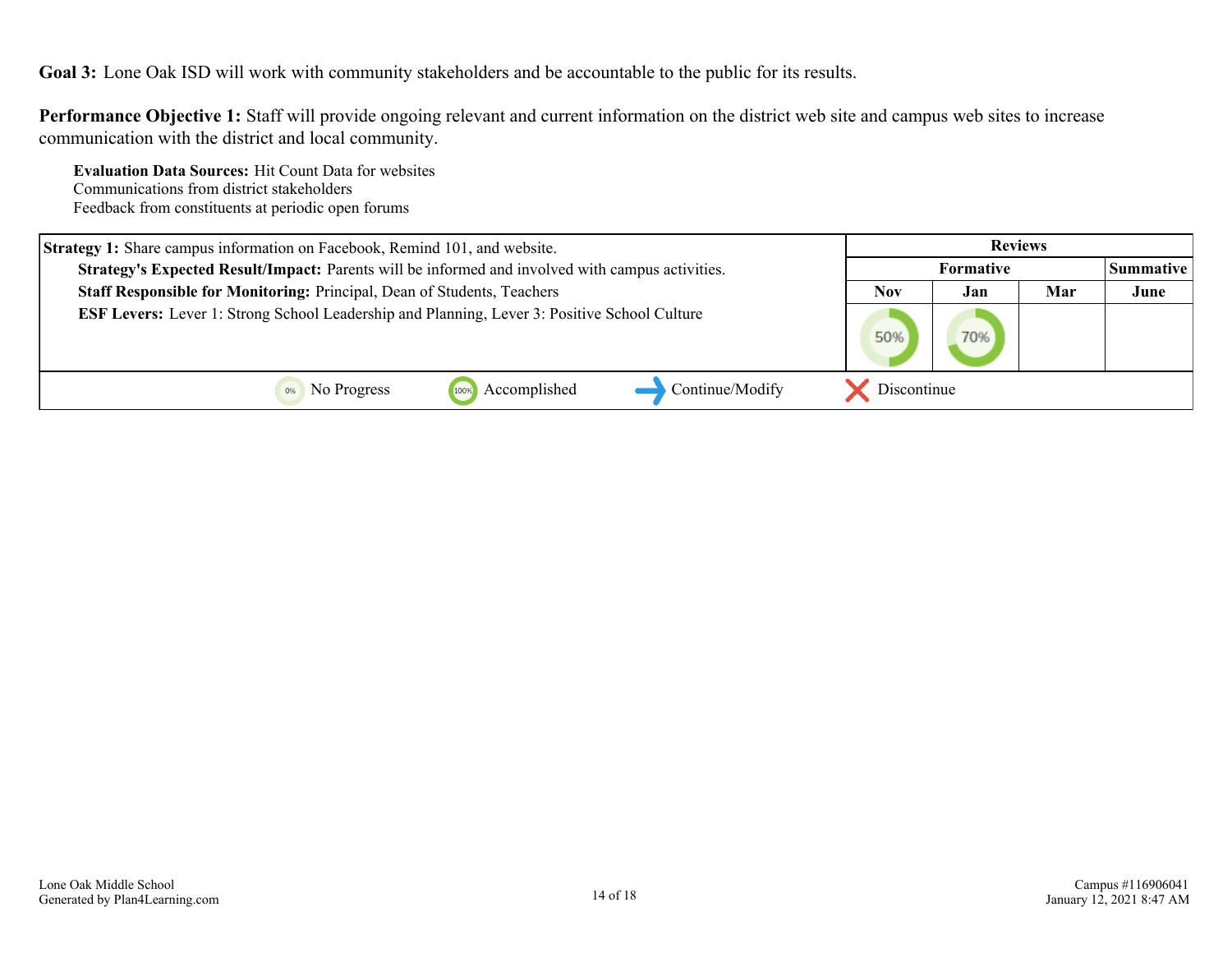<span id="page-14-0"></span>**Goal 4:** Lone Oak ISD will provide a learning environment that is safe and drug free.

**Performance Objective 1:** LOISD will increase campus security throughout the District.

**Evaluation Data Sources:** District expense report and individual campus and district data.

| <b>Strategy 1:</b> Teach students safety protocol and perform required drills.                                          | <b>Reviews</b>   |     |     |           |
|-------------------------------------------------------------------------------------------------------------------------|------------------|-----|-----|-----------|
| <b>Strategy's Expected Result/Impact:</b> Students will know what to do in case of an emergency, and will know protocol | <b>Formative</b> |     |     | Summative |
| for visitors coming into the building.                                                                                  | <b>Nov</b>       | Jan | Mar | June      |
| Staff Responsible for Monitoring: Principal, Dean of Students, Counselor                                                |                  |     |     |           |
| <b>ESF Levers:</b> Lever 1: Strong School Leadership and Planning, Lever 3: Positive School Culture                     | 50%              | 70% |     |           |
|                                                                                                                         |                  |     |     |           |
| Accomplished<br>Continue/Modify<br>No Progress<br>100%                                                                  | Discontinue      |     |     |           |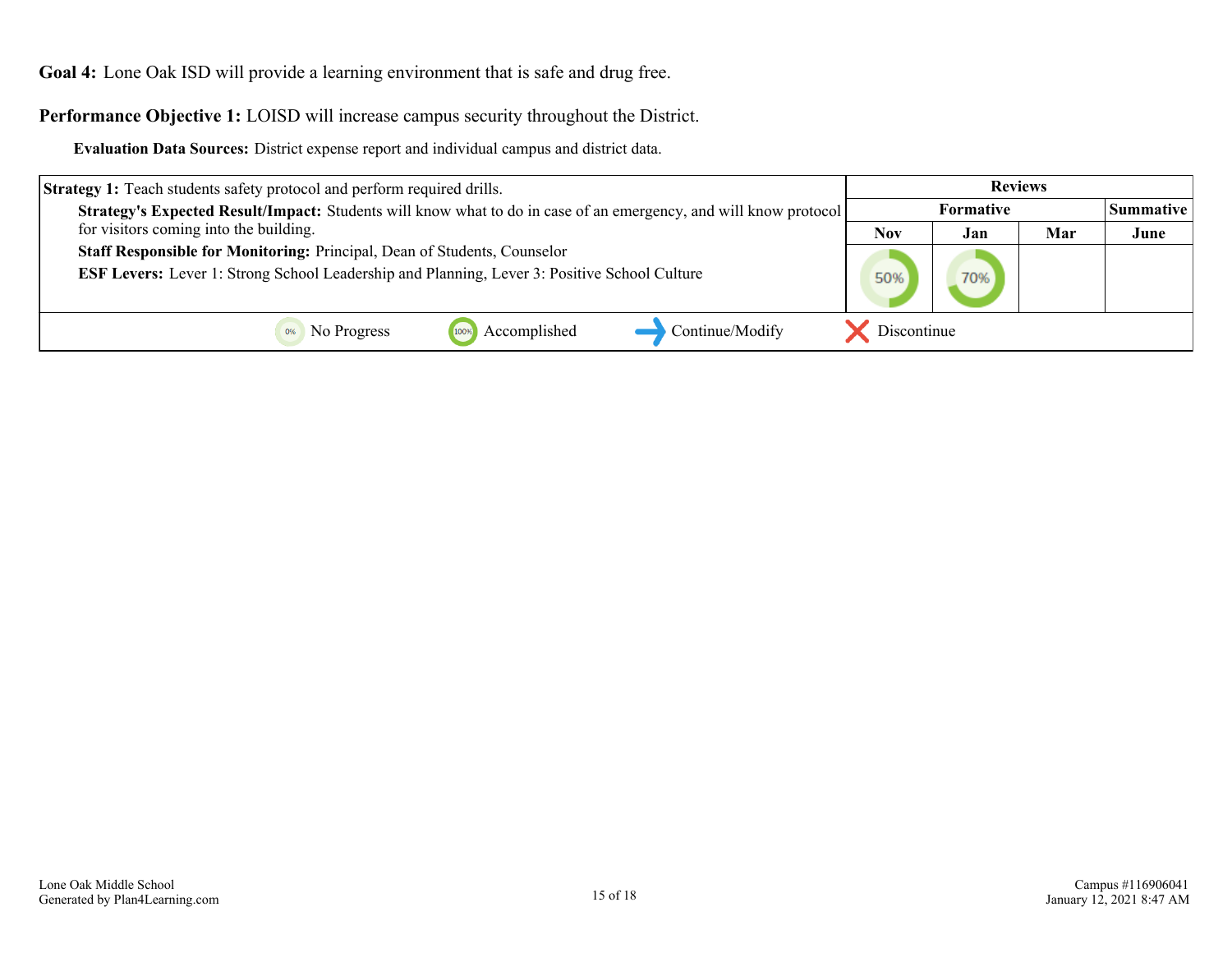**Goal 4:** Lone Oak ISD will provide a learning environment that is safe and drug free.

**Performance Objective 2:** The District is 100% compliant with all security and safety audits.

**Evaluation Data Sources:** District Safety Audit Data

| <b>Strategy 1:</b> Implement suggestions from security audit.                                       | <b>Reviews</b> |           |     |      |
|-----------------------------------------------------------------------------------------------------|----------------|-----------|-----|------|
| Strategy's Expected Result/Impact: Increased security on campus.                                    |                | Summative |     |      |
| Staff Responsible for Monitoring: Principal, Maintenance Director, Superintendent                   | <b>Nov</b>     | Jan       | Mar | June |
| <b>ESF Levers:</b> Lever 1: Strong School Leadership and Planning, Lever 3: Positive School Culture | 50%            | 70%       |     |      |
| Continue/Modify<br>Accomplished<br>No Progress<br>1009                                              | Discontinue    |           |     |      |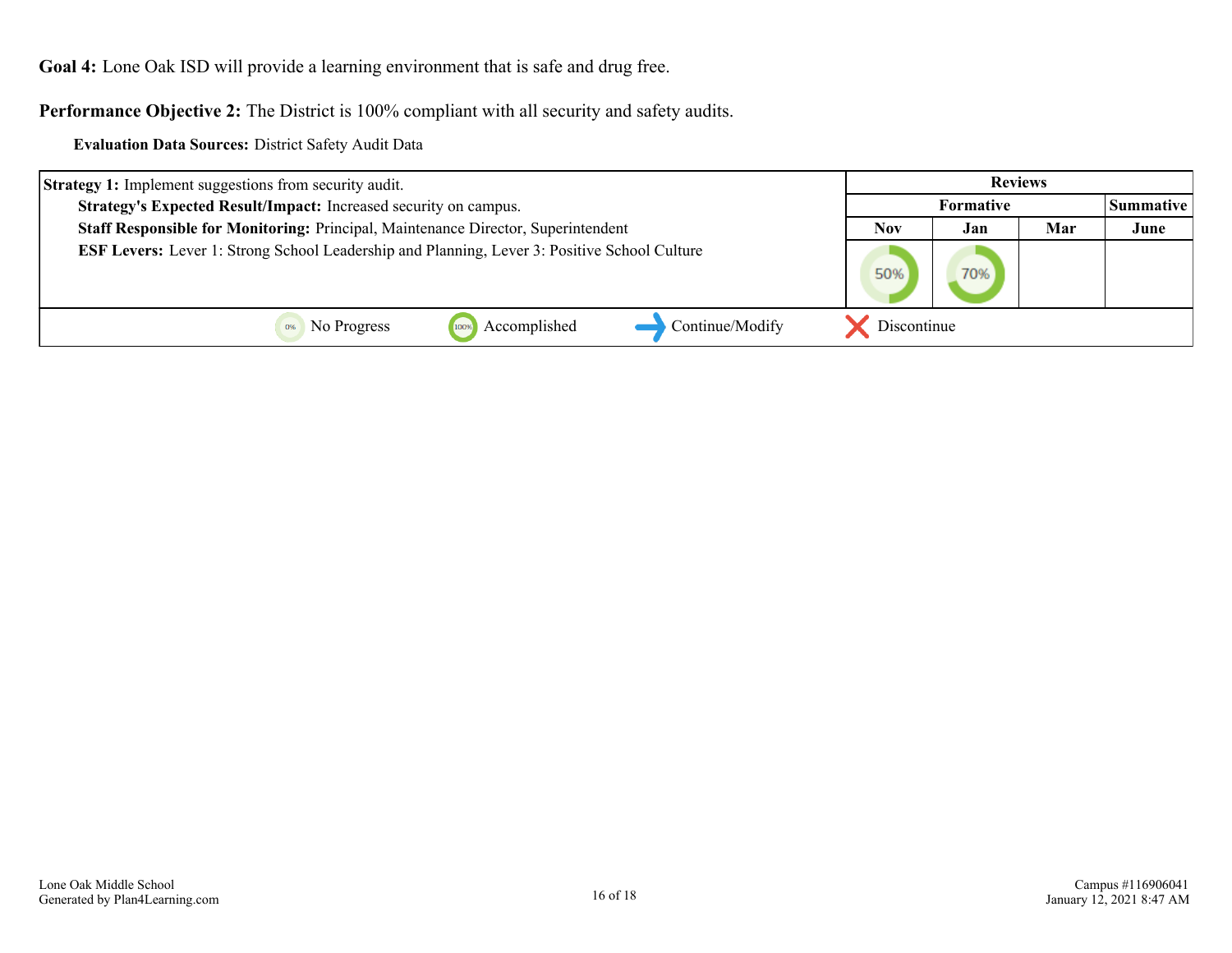## <span id="page-16-0"></span>**Addendums**